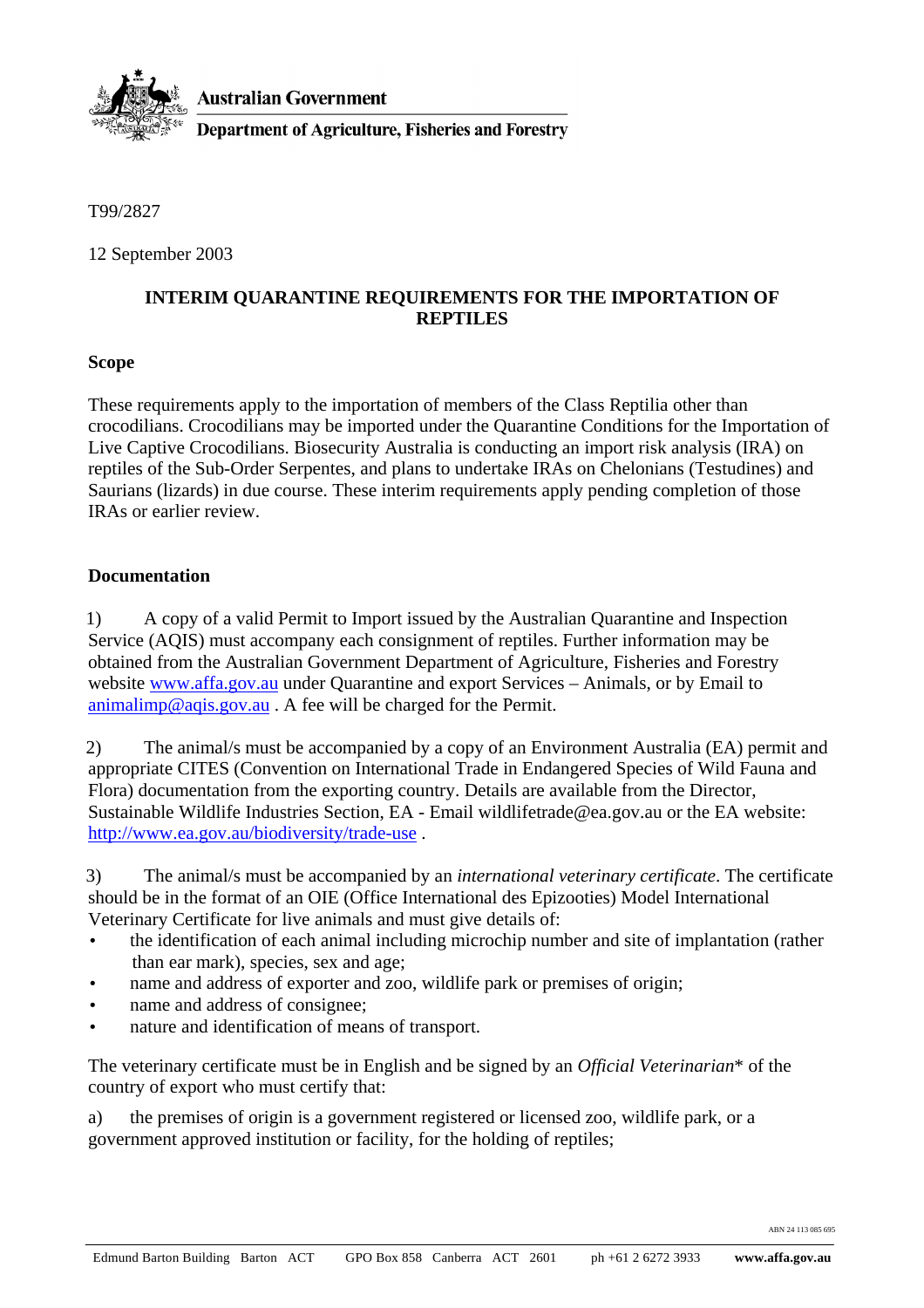b) each animal for export has been continuously resident in the premises of origin for at least 90 days prior to certification or since birth;

c) the premises of origin is under permanent veterinary supervision, and a suitable health monitoring programme, including microbiological and parasitological tests and necropsies, is implemented;

d) as far as can be determined, no case of aeromonas septicaemia, inclusion body disease of boids, paramyxovirus infection, salmonellosis, septicaemic cutaneous ulcerative disease (SCUD), tuberculosis, ulcerative shell disease (USD) or ulcerative stomatitis has been diagnosed at the premises of origin, in any member of the species of reptile to which this certificate applies, during the past 12 months;

e) the animal/s was/were held in isolation from other animals not of the same health and residency status for 90 days prior to the scheduled date of export, and remained free from clinical signs of infectious or contagious disease during that period;

f) each animal has been individually identified with an ISO-compliant FDX-B microchip (transponder), and the site of implantation and the identification number of each animal is recorded on the *veterinary certificate*;

g) each animal was treated for external parasites with an effective broad spectrum parasiticide suitable for use on reptiles during the 96 hours prior to export and the dates of treatment, active ingredients and dose rates used for each animal are recorded in the individual health records attached to the *veterinary certificate*;

h) he/ she or another *Official Veterinarian*, or a veterinarian recognised by the *Official Veterinarian* as having expertise in the diagnosis of disease in reptiles, has inspected each animal within 72 hours prior to export and found it to be healthy and fit to travel:

i) after due enquiry he /she is satisfied that each animal will be shipped in a container that meets the appropriate container requirements specified in the International Air Transport Association (IATA) Live Animals Regulations [General Container Requirements for Reptiles, Amphibians and Shellfish, and Container Requirements 41 - 47 as appropriate].

Note\*: An *Official Veterinarian* is a veterinarian authorised by the *Veterinary Administration* of the exporting country to perform animal health and/or public health inspections of commodities and, when appropriate, perform certification in conformity with the provisions of Chapter 1.2. of the OIE International Animal Health Code.

4) Individual health records including details of vaccinations, tests and treatments during the last two years or since the birth of each animal are to be attached to the *veterinary certificate*.

# **Transport**

The animal/s must be consigned directly to Australia. During transport to the port of export, during shipment, and during transport from the port of importation to the post-arrival quarantine facility, the animal/s must have no contact with animals not of the same consignment.

## **Quarantine**

In this section, quarantine means the holding of animals in a place and under conditions specified by AQIS pursuant to the *Quarantine Act* 1908.